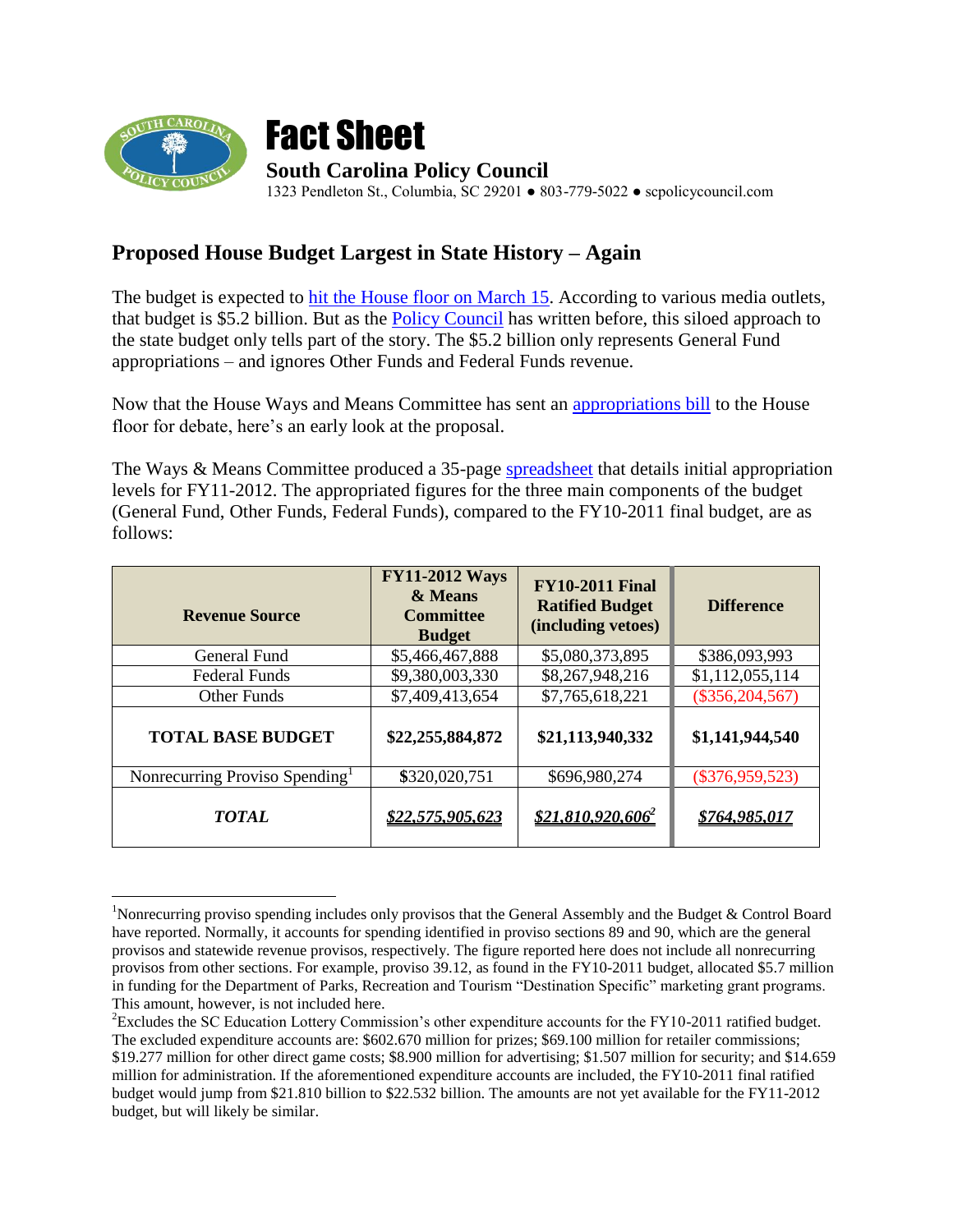Two long-term trends are again evident in this year's proposed House budget:

- Total spending has reached another all-time high and is up by 3.5 percent.
- Reliance on federal funding has increased, with federal funding rising by 13.5 percent.
- General Fund spending has also increased, with spending up by 7.6 percent.

## *Proposed Budget is Largest Ever*

As indicated above, the total base budget (excluding nonrecurring provisos) is \$22.255 billion. This is \$1.141 billion more than last year"s base budget of \$21.113 billion. Spending has increased in two of three major budget categories, with only Other Funds revenue (derived from fines and fees) seeing a slight drop off.

The FY11-2012 proposed House Budget also includes \$320.020 million in nonrecurring spending that brings total spending to \$22.575 billion. Much of this spending is being funded via the following sources:

\$105.016 million from the Medicaid Reserve Fund \$52.284 million in additional cigarette tax revenue<sup>3</sup> \$71.000 million from the FY2010 Contingency Reserve Fund \$68.804 million in projected year-end surplus for FY2011 \$11.000 million in various cash transfers from the Budget & Control Board and from the Department of Motor Vehicles

By comparison, last year"s FY10-2011 total state budget included \$696.980 million in nonrecurring spending.<sup>4</sup> Thus, the overall FY2011 budget, including nonrecurring appropriations, was \$21.810 billion.

Once nonrecurring spending is included, the proposed FY11-2012 House budget is \$764.985 million larger than this year's state budget. This is an increase of 3.5 percent. **This means the proposed FY11-2012 House budget could end up being the largest in state history.**

Finally, it is worth pointing out that the budget transfers \$110.883 million from the Capital Reserve Fund to pay for other expenditures. Among other things, \$5 million from the fund is being used to create an "Aviation, Innovation and Research Center" (USC-AIR) run by the University of South Carolina. As [reported by](http://www.thenerve.org/Comments/11-03-01/Expensive_Taxpayer_Gift_Offered_to_Boeing.aspx?searchid=e725e057-a714-46c0-a2ab-e4766d8d9405&nocomments=true) *The Nerve*, ""Boeing is the main supporter" of the project."

Similarly, the Capital Reserve Fund is being used to fund \$5.4 million in spending by the Department of Parks, Recreation and Tourism"s "Destination Specific" initiative, which is a

 $\overline{a}$  $3$ This and above withdrawal are for Medicaid maintenance of effort payments, totaling \$157.300 million and derived from the 50-cent increase in the [cigarette tax passed by the Legislature in 2010.](http://www.scpolicycouncil.com/research-and-publications-/budget/917-general-assembly-votes-to-kill-4100-jobs)

<sup>&</sup>lt;sup>4</sup>This figure excludes Part IV of the budget, which was vetoed. This section of the budget appropriated \$213.545 million in additional FMAP/Medicaid matching funds that the U.S. Congress had not yet authorized. Subsequently, Congress passed the extension, resulting in more than \$200 million in additional funding for the state Medicaid program. This money is technically counted as General Fund revenue for FY10-2011.